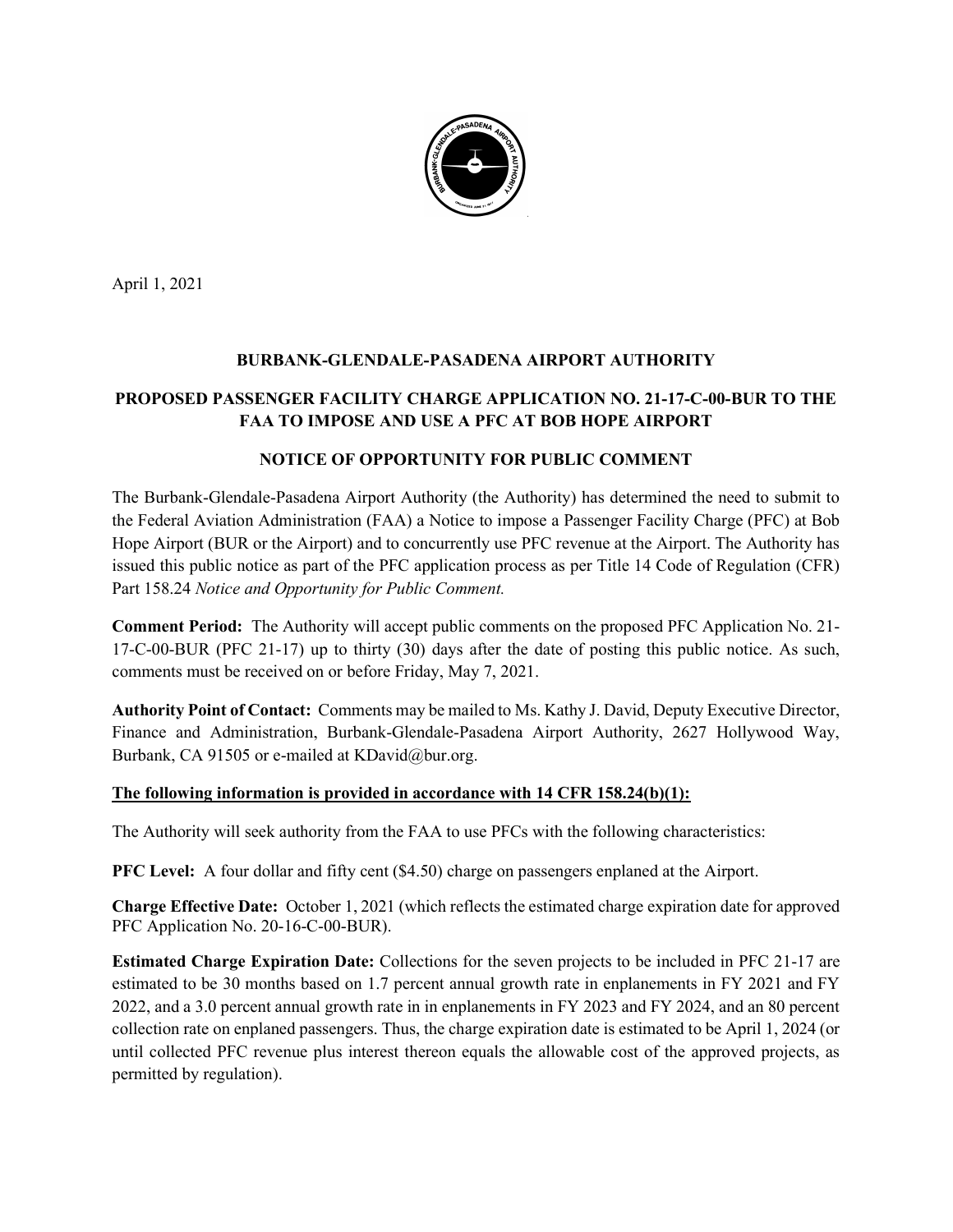#### Estimated Total PFC Impose and Use Revenue: \$8,195,323

#### Projects for which the Authority is seeking Impose and Use Authority:

#### 1. Terminal B Security Checkpoint Upgrade and Expansion

Project Description: This reimbursement project, which was completed in September 2019, prior to the COVID-19 Pandemic, expanded the Terminal B security checkpoint at the Airport. Prior to construction, the existing security checkpoint was comprised of two security lanes. This project expanded the checkpoint providing a third security lane and space for additional screening equipment (TSA funded). In addition to expanding throughput capacity, the third security lane allows for the ability to process TSA-Pre-check passengers, which prior to construction was not provided in Terminal B.

Expanding the security checkpoint, also required the removal and relocation of an airline ticket office and added an additional ticket counter. This project did not expand the footprint or modify the exterior of the terminal.

Since this project involved the expansion of a security checkpoint, a letter of support from TSA was required and received on August 14, 2019. Additionally, a terminal eligibility analysis was required and was determined that 77.1 percent of project cost were PFC eligible.

Project Justification: Since 2013, enplaned passenger activity has increased by 50 percent from 1.9 million to 2.9 million in 2019. Terminal B, which has five gates, supports 40 percent of the Airport's total enplanements. Prior to construction, the increase had created congestion at the Terminal B checkpoint, especially during peak periods. Adding the one additional security lane to primarily serve TSA Pre-Check passengers, has allowed TSA to process passengers more efficiently through the security checkpoint during peak periods and reduce processing times of passengers in the security checkpoint area of Terminal B and preserve capacity. Approximately 40 percent of Terminal B passengers hold Pre-Check status; this expansion has significantly reduced congestion during peak periods.

## 2. Hollyona Parcel Acquisition

Project Description: This reimbursement project included the acquisition of a 0.99-acre parcel of land which is located within the Runway Protection Zone (RPZ) of Runway 26 and located at the southeast corner of Hollywood Way and Winona Avenue.

The title of the parcel was once held by the Redevelopment Agency of the City of Burbank (the City), which has since dissolved with the City acquiring the title. The City is obligated by law to sell, dispose, or relinquish property acquired by the Redevelopment Agency.

This parcel represents the only portion of Public Parking Lot B not owned by the Burbank-Glendale-Pasadena-Airport Authority (the Authority). The acquisition also required minor modifications to convert it from its use as a parking lot and construction of a new security fence.

Project Justification: Per Advisory Circular (AC) 150/5300-13A (Change 1), paragraph 310 states that the function of the RPZ is to enhance the protection of people and property on the ground and that this is exercised through the acquisition of sufficient property interest within the RPZ. The purchase of the parcel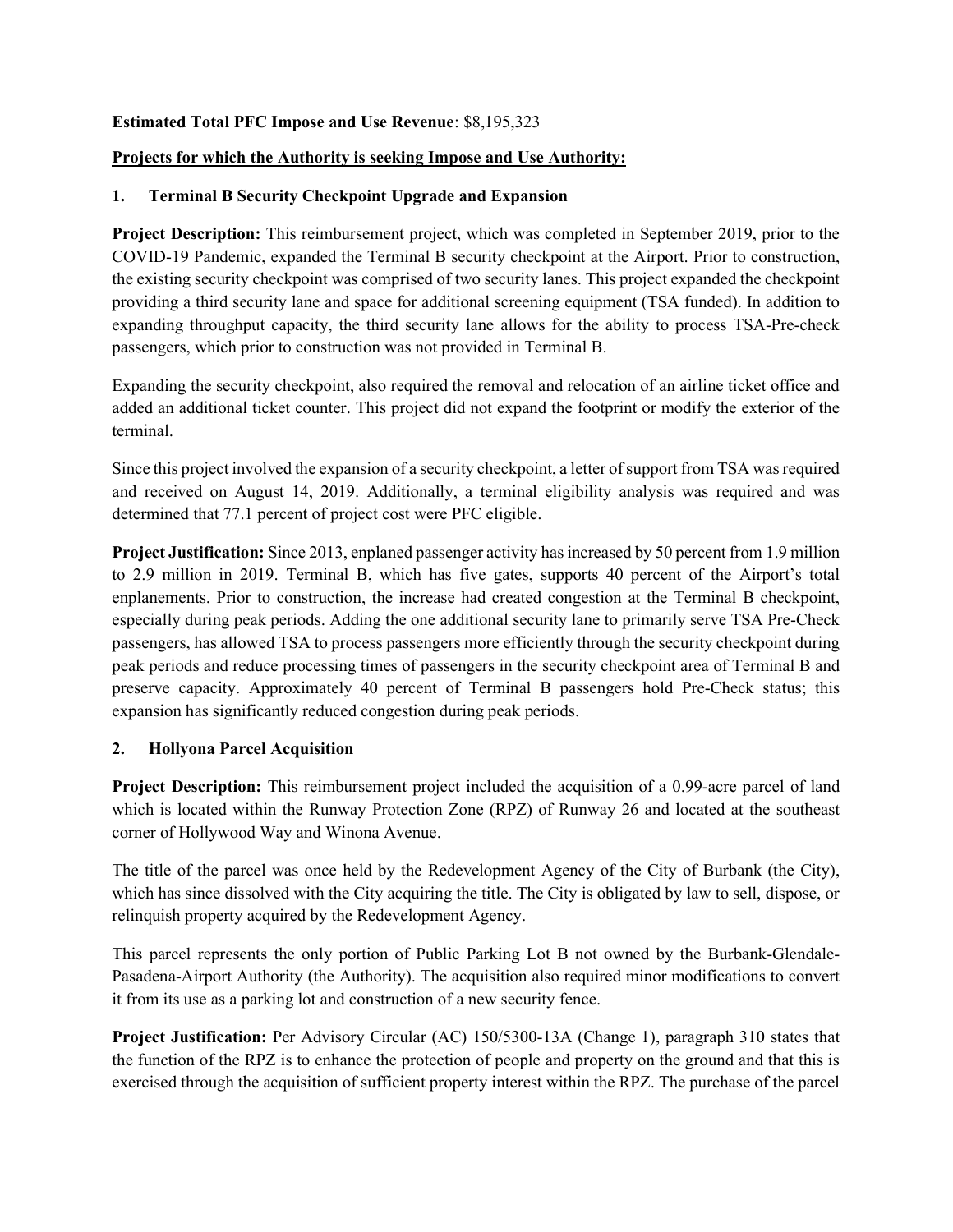by the Authority is necessary to prevent any future development of the parcel that may place incompatible obstacles within the RPZ.

# 3. Airfield Lighting Vault Replacement

Project Description: This project includes design, planning, and construction (including minor site improvements, pavement removal, replacement of utilities, grading, open trenching for new utility connections, and new fencing) of a new Airfield Lighting Vault (ALV) located on the west side of Hangar 34). The new proposed ALV is 2,542 square feet with anticipated construction of CMU and/or preengineered insulated metal roof. This new facility will be fitted with an entirely new electrical system and configured for three rooms with multiple double doors for efficient access. Only the existing constant current regulators (CCR) and the airfield lighting control system (ALCS) will be relocated from the existing electrical vault.

Project Justification: The existing ALV is an 829 square foot prefabricated structure, located on the west side of Hangar 34, and is more than 25 years old with various electrical, seismic, and leaking issues, in addition to size constraints. The ALV provides power for the whole airfield. Furthermore, the existing ALV provides power for the entire airfield. The small existing space makes access and maintainability of the CCRs difficult for maintenance personnel, especially during emergency repairs. Additionally, the Airport has reported power fluctuations because of the existing configuration of the electrical system. Per FAA Order 5100.38D Airport Improvement Program Handbook, the minimum useful life criterion for this equipment and facility is 10 and 40 years, respectively. The age of the electrical equipment exceeds the minimum criterion, therefore justifying replacement. The age of the physical structure of the ALV does not exceed the minimum criterion for removal and will not be demolished but repurposed for another Airport use. Constructing a new facility would eliminate nearly \$765,000 in throw away costs to maintain and would provide the room for a new generator and UPS panel.

# 4. Public Safety Interagency Communication Interoperability System (ICIS) Equipment Replacement

Project Description: This project funds for the procurement of UHF/VHF consolettes (not hand-held, portable radios) to support inter-agency and regional interoperability coordination.

Project Justification: The existing radio system is over 10 years old and has reached the end of its useful life and will need to be upgraded to maintain communication with local jurisdictions and the ICIS regional network. The radio equipment used by the Authority's Fire and Police departments will no longer be compatible with the local area's ICIS (which has upgraded its equipment). Maintaining communications with the local public safety agency is critical to safety at the Airport in the event of emergencies.

## 5. ARFF NoFoam Trailer Unit

Project Description: This project purchased one NoFoam Trailer unit, a piece of equipment which will be used to perform regularly required flow rate inspections of ARFF vehicles' foam delivery systems at the Airport.

Project Justification: Dispensing a layer of foam around an active fire is a primary fire-fighting method utilized by firefighters. The National Fire Protection Association's Standard for Evaluating Aircraft Rescue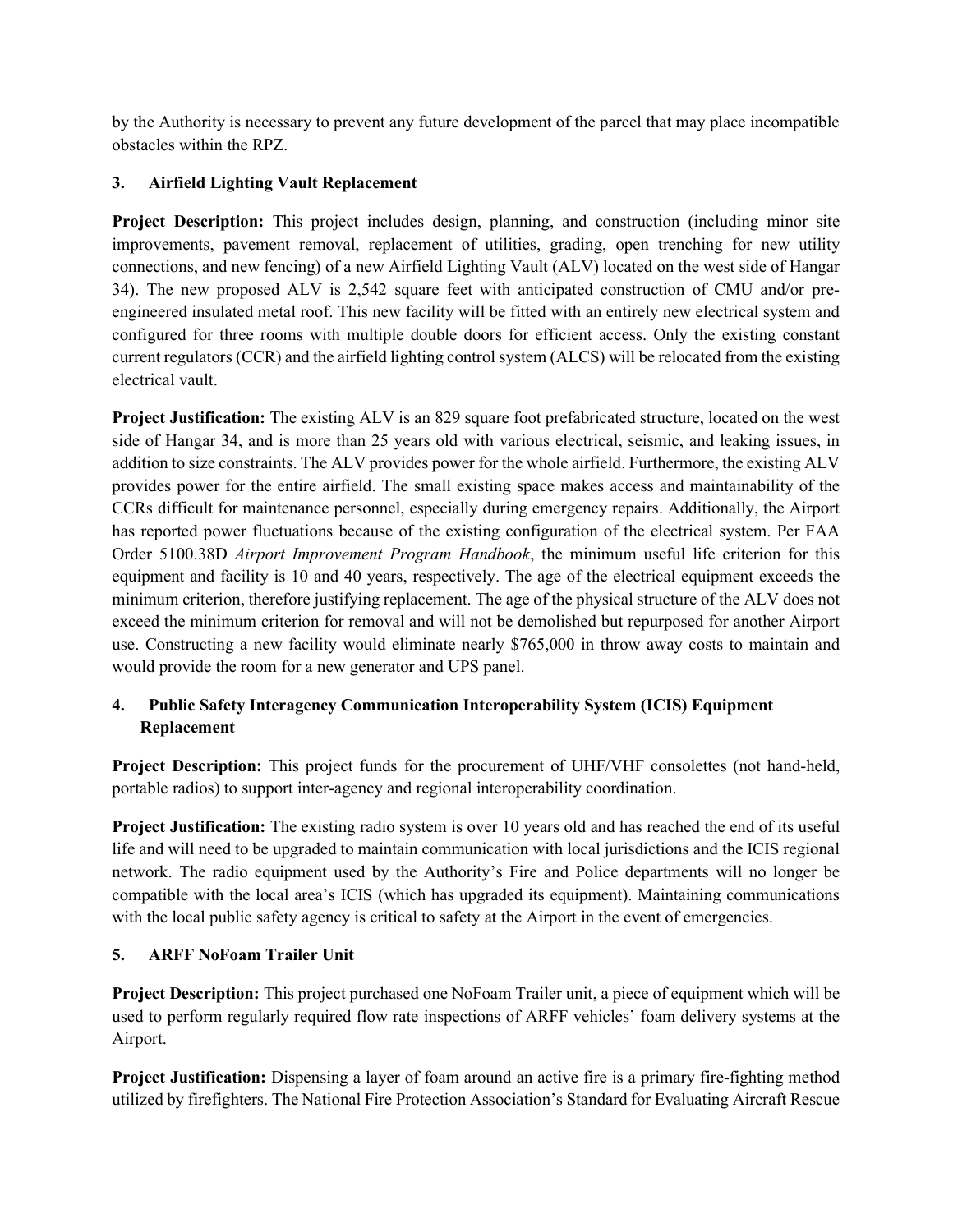and Fire-Fighting Foam Equipment, NFPA 412, requires routine testing of ARFF vehicles' foamdispensing systems. However, the traditional method for testing the foam involves dispensing the foam, and chemicals found in ARFF foams, per- and polyfluoroalkyl substances (PFAS), have been found to contaminate groundwater when dispensed. The purchase of the NoFoam trailer allows for the Authority to routinely test its ARFF vehicles in accordance with NFPA 412 without dispensing foam, preventing PFAS contamination at the Airport.

## 6. Terminal A Taxilane Rehabilitation

Project Description: This project funds for design, bidding, project management, and construction for the rehabilitation of the Airport's Terminal A Taxilane, a 2,000-foot by 180-foot taxilane with eight (8) inches of asphalt concrete over an 8-inch base and 12 inches of fill. The area of rehabilitation includes milling the entire length of Taxilane A (approximately 41,511 square yards) and replacing it with approximately 10,000 tons of bituminous surface course and installation of approximately 9,000 gallons of tack coat. The new pavements will be designed in accordance with FAA AC 150/5300-13A (Change 1), Airport Design regulations and all affected areas will be restriped according to AC 150/5340-1M, Standards for Airport Markings guidance.

Project Justification: Taxilane A provides direct access to the Terminal A ramp from Runway 8-26 serves as the linchpin in delivering BUR's air carrier capacity in the current configuration. Since the last Taxilane A rehabilitation project in 2011, enplanements and operations have increased by 32 percent and 24 percent, respectively. Additionally, the airport's evolving fleet mix has resulted in larger and heavier aircraft utilizing Taxilane A, increasing loading factors and reducing the useful life of the pavement resulting in alligator cracking, weathering, and longitudinal and transverse cracking. Taking precaution to prevent FOD in this environment is of note, given the heavily utilized Taxilane's location within the Runway Safety Area (RSA) for Runway 8-26. According to FAA Order 5100.38D Airport Improvement Program Handbook, the PCI of a pavement section must be less than 70 to justify rehabilitation. A pavement evaluation completed in May 2018 by RDM identified the PCI of Taxilane A to be 72. A predictive PCI assessment, which calculates the anticipated degradation of the pavement since the last report, indicates a likely PCI index of 67-68 in 2020, and 65 by June of 2022. The rehabilitation and continued use of this pavement area are integral to maintain uninterrupted air carrier operations and airport capacity until the replacement terminal is fully operational, and likely would remain in place for up to several years thereafter.

## 7. PFC Administrative Cost

Project Description: This project provides for the preparation and implementation of an application to "Impose and Use" a PFC at BUR, which will be submitted to the FAA. The consultant will gather the necessary project, financial, and statistical information; prepare the required public notice; prepare the required air carrier consultation notice; ensure that all procedural requirements are met during the air carrier meeting; prepare the application; prepare the response to air carrier comments; provide the completed application in a format ready for execution and submission; and prepare the air carrier notice upon FAA approval.

Project Justification: Retaining a PFC consultant helps ensure PFC Applications are filed according to the rules and regulation determined by the FAA. Administrative cost is eligible in accordance with 14 CFR 158.3 PFC Administrative Support Cost.